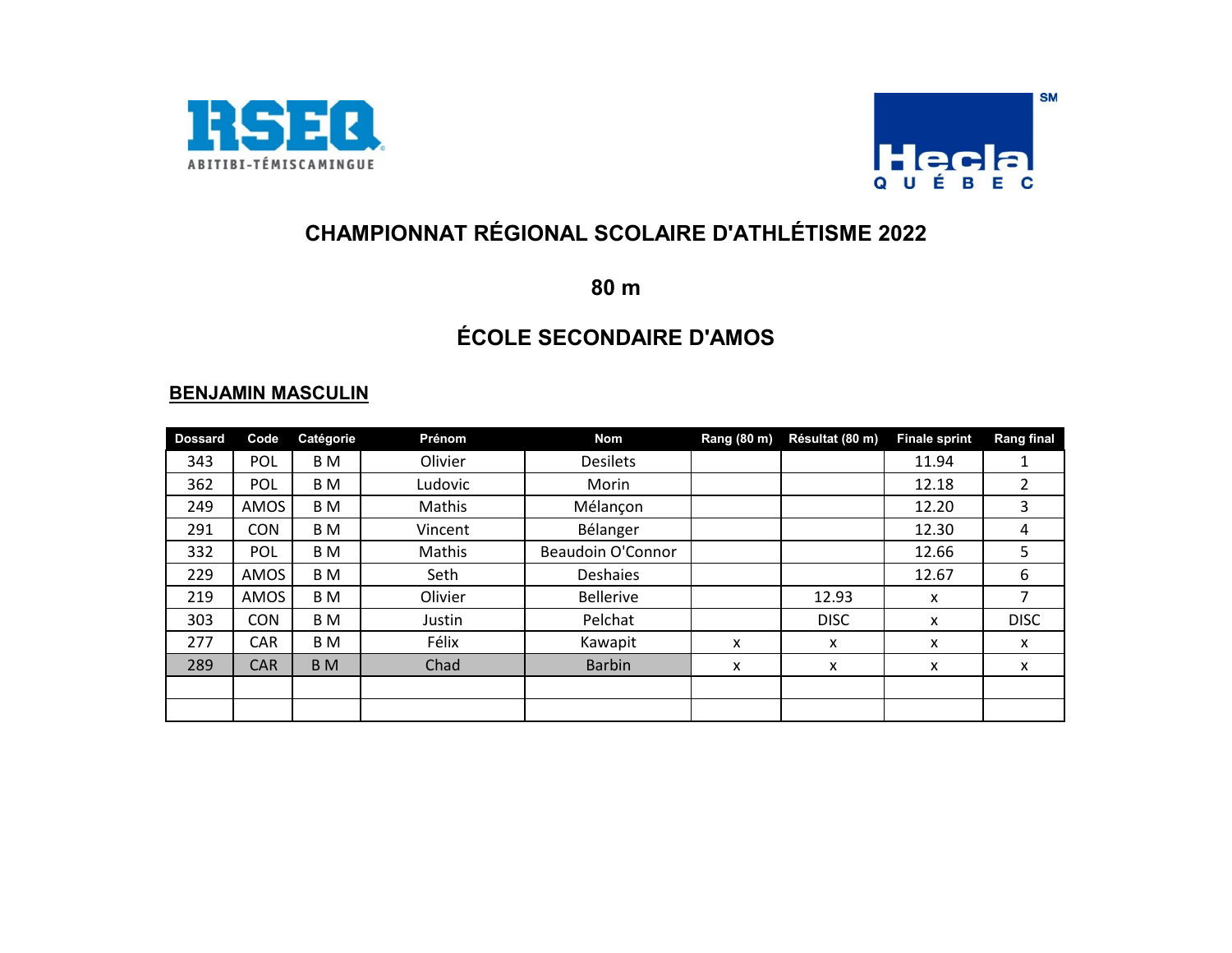



**150 m**

# **ÉCOLE SECONDAIRE D'AMOS**

| <b>Dossard</b> | Code        | Catégorie | Prénom  | Nom              |     | Rang (150 m) Résultat (150 m) |
|----------------|-------------|-----------|---------|------------------|-----|-------------------------------|
| 220            | <b>AMOS</b> | B M       | Félix   | <b>Belley</b>    |     | 22.20                         |
| 343            | POL         | B M       | Olivier | <b>Desilets</b>  |     | 22.63                         |
| 375            | POL         | B M       | Étienne | Ruiz Guerrero    |     | 23.32                         |
| 303            | <b>CON</b>  | B M       | Justin  | Pelchat          |     | 24.90                         |
| 291            | <b>CON</b>  | B M       | Vincent | Bélanger         |     | 25.99                         |
| 219            | <b>AMOS</b> | B M       | Olivier | <b>Bellerive</b> | abs | abs                           |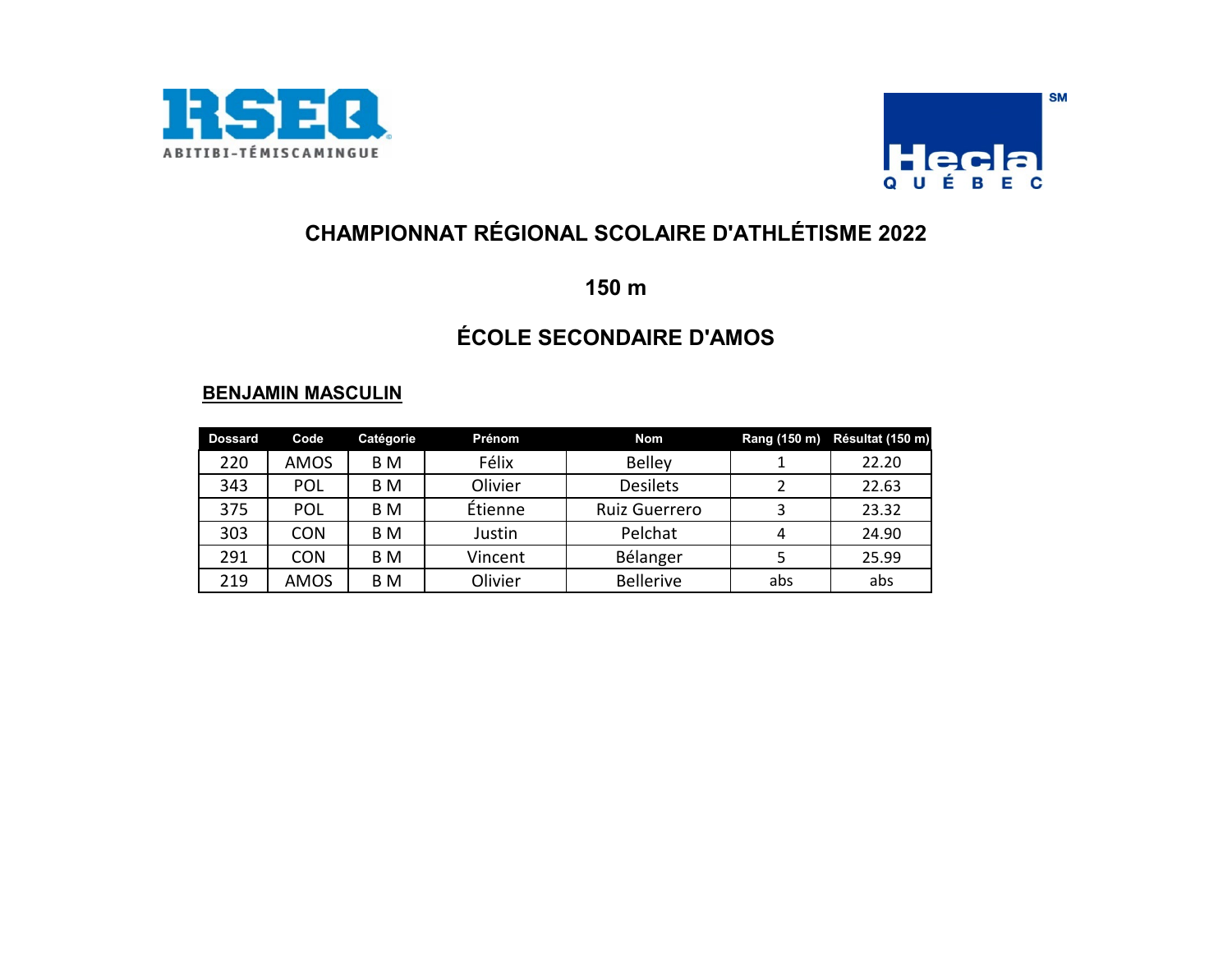



**800 m**

## **ÉCOLE SECONDAIRE D'AMOS**

| <b>Couloir</b> | <b>Dossard</b> | Code       | Catégorie      | Prénom          | Nom       | Rang (800 m) | Résultat (800 m) |
|----------------|----------------|------------|----------------|-----------------|-----------|--------------|------------------|
|                | 287            | <b>CAR</b> | B M            | Paul            | Sidjui    |              | 02:34            |
|                | 280            | <b>CAR</b> | B M            | Tristan         | Manzoni   |              | 02:38            |
|                | 382            | <b>CAR</b> | B <sub>M</sub> | Nathan          | Gelly     |              | 02:51            |
|                | 249            | AMOS       | B M            | Mathis          | Mélançon  | 4            | 02:54            |
|                | 271            | <b>CAR</b> | B M            | Louis           | Charest   | 5            | 03:00            |
|                | 337            | <b>POL</b> | B <sub>M</sub> | William         | Cadrin    | 6            | 03:05            |
|                | 340            | <b>POL</b> | B M            | Mathis          | Chartrand |              | 03:13            |
|                | 373            | <b>POL</b> | B <sub>M</sub> | Charles-Antoine | Royer     | 8            | 03:24            |
|                |                |            |                |                 |           |              |                  |
|                |                |            |                |                 |           |              |                  |
|                |                |            |                |                 |           |              |                  |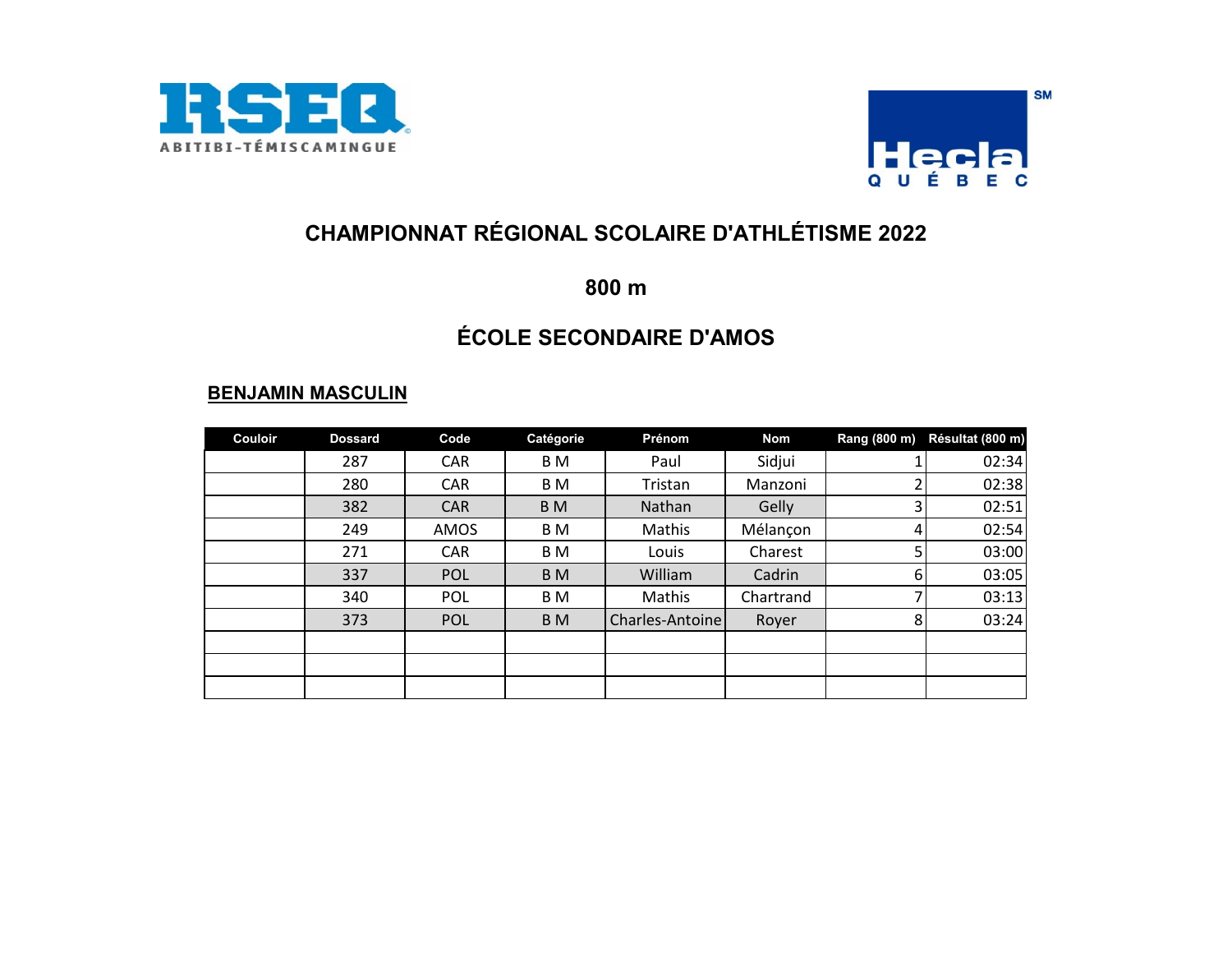



### **120 m**

## **ÉCOLE SECONDAIRE D'AMOS**

| <b>Dossard</b> | Code       | Catégorie      | Prénom          | <b>Nom</b> | Rang (1200 m) | Résultat (1200 m) |
|----------------|------------|----------------|-----------------|------------|---------------|-------------------|
| 287            | <b>CAR</b> | B M            | Paul            | Sidjui     |               | 04:12             |
| 280            | <b>CAR</b> | B M            | Tristan         | Manzoni    |               | 04:18             |
| 216            | AMOS       | B <sub>M</sub> | Alexandre       | Anctil     | 3             | 04:19             |
| 382            | <b>CAR</b> | B <sub>M</sub> | Nathan          | Gelly      | 4             | 04:29             |
| 342            | <b>POL</b> | B M            | Philip          | Coté       | 5             | 04:36             |
| 271            | <b>CAR</b> | B M            | Louis           | Charest    | 6             | 04:49             |
| 337            | <b>POL</b> | B <sub>M</sub> | William         | Cadrin     |               | 04:51             |
| 373            | <b>POL</b> | B <sub>M</sub> | Charles-Antoine | Royer      | x             | x                 |
| 353            | <b>POL</b> | B <sub>M</sub> | Lucas           | Labranche  | x             | x                 |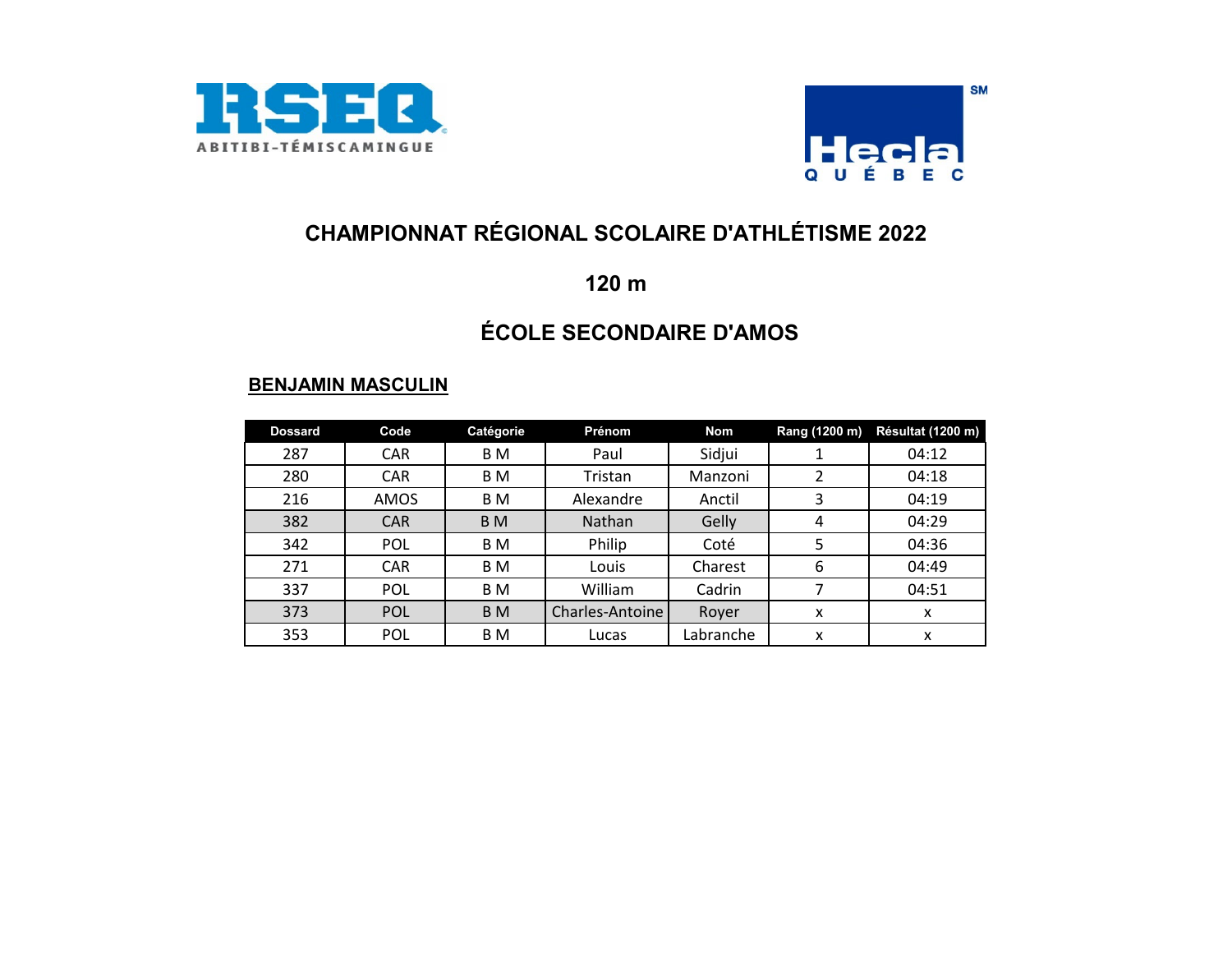



#### **Hauteur**

### **ÉCOLE SECONDAIRE D'AMOS**

| <b>Dossard</b> |            | Code Catégorie | Prénom          | Nom      | H1             | <b>H2</b> | H3  | H4             | H <sub>5</sub> | H6                            | H7 | <b>H8</b> | H9 |    |  | H10 Tot. échecs Tot. sauts Rang Résultat (SH) |
|----------------|------------|----------------|-----------------|----------|----------------|-----------|-----|----------------|----------------|-------------------------------|----|-----------|----|----|--|-----------------------------------------------|
| 335            | POL        | B M            | Nathan          | Bouchard | $\bullet$      | ı٠        |     | $\bullet$      |                | lo                            |    |           |    |    |  | 1 <sup>1</sup>                                |
| 378            | POL        | B M            | Pier-Alex       | Verville |                | l e       |     |                | lo∙            | 000                           |    |           |    |    |  | $\overline{2}$                                |
| 303            | <b>CON</b> | B M            | Justin          | Pelchat  |                | I e       |     | $00^{\bullet}$ | lo∙            | 000                           |    |           |    |    |  | $\overline{\mathbf{3}}$                       |
| 352            | POL        | B M            | Mael            | Labbé    | $\bullet$      | ı٠        |     | 00             | 000            |                               |    |           |    |    |  | 4 <sup>1</sup>                                |
| 229            | AMOS       | B M            | Seth            | Deshaies |                |           | lo∙ | 00             | 000            |                               |    |           |    |    |  | 5 <sup>1</sup>                                |
| 250            | AMOS       | B <sub>M</sub> | Charles-Antoine | Michaud  |                | l e       | lo∙ | 000            |                |                               |    |           |    |    |  | $6 \mid$                                      |
| 277            | <b>CAR</b> | B M            | Félix           | Kawapit  | $00^{\bullet}$ |           | lo∙ | 000            |                |                               |    |           |    |    |  | 71                                            |
| 280            | <b>CAR</b> | B M            | Tristan         | Manzoni  | x              | Iχ        | x   | X              | x              | Ιx                            | 1x | ΙX        | X  | IX |  |                                               |
|                |            |                |                 |          |                |           |     |                |                |                               |    |           |    |    |  |                                               |
|                |            |                |                 |          |                |           |     |                |                | 1m15 1m20 1m25 1m30 1m35 1m40 |    |           |    |    |  |                                               |
|                |            |                |                 |          |                |           |     |                |                |                               |    |           |    |    |  |                                               |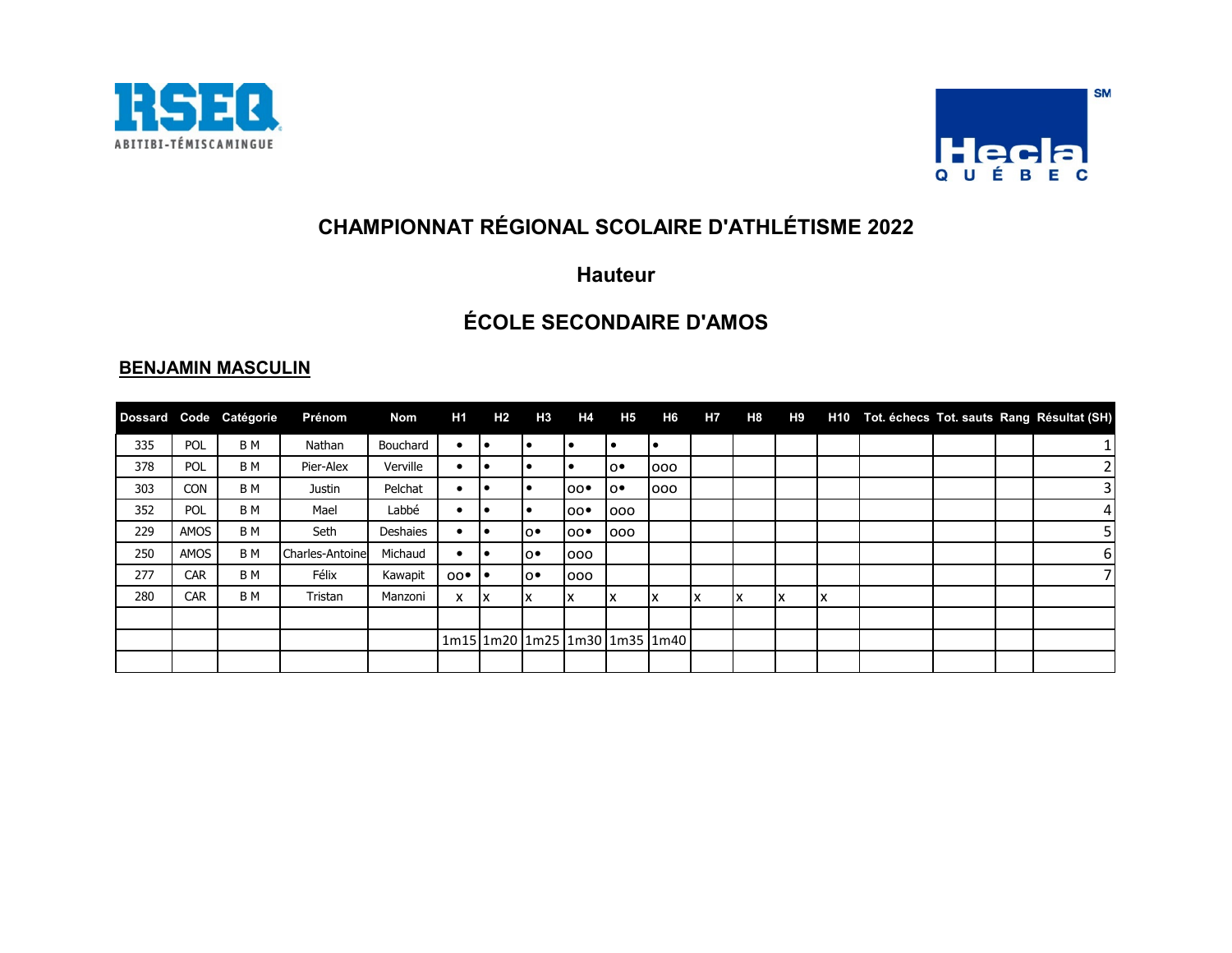



## **Longueur**

### **ÉCOLE SECONDAIRE D'AMOS**

| <b>Dossard</b> | Code        | Catégorie | Prénom          | <b>Nom</b>      | Essai 1 | Essai 2 | Essai 3 | Essai 4 | Essai 5 | Essai 6 |        | Rang (SL) Résultat (SL) |
|----------------|-------------|-----------|-----------------|-----------------|---------|---------|---------|---------|---------|---------|--------|-------------------------|
| 216            | AMOS        | B M       | Alexandre       | Anctil          | 3.33    | 3.30    | 3.79    |         |         |         | ᅩ      | 3.79                    |
| 287            | <b>CAR</b>  | B M       | Paul            | Sidjui          | 1.90    | 3.57    | 3.34    |         |         |         | ำ<br>∠ | 3.57                    |
| 362            | <b>POL</b>  | B M       | Ludovic         | Morin           | 3.52    | 3.37    | 3.36    |         |         |         | 3      | 3.52                    |
| 250            | <b>AMOS</b> | B M       | Charles-Antoine | Michaud         | 2.82    | 3.26    | 3.27    |         |         |         | 4      | 3.27                    |
| 305            | <b>CON</b>  | B M       | Samuel          | Pelletier-Morin | 3.19    | X       | 2.97    |         |         |         | 5      | 3.19                    |
| 229            | <b>AMOS</b> | B M       | Seth            | Deshaies        | x       | 3.08    | x       |         |         |         | 6      | 3.08                    |
| 271            | <b>CAR</b>  | B M       | Louis           | Charest         | 2.70    | 2.84    | 2.96    |         |         |         |        | 2.96                    |
| 335            | <b>POL</b>  | B M       | Nathan          | Bouchard        | x       | x       | x       |         |         |         | x      | X                       |
| 342            | <b>POL</b>  | B M       | Philip          | Coté            | x       | x       | x       |         |         |         | x      | x                       |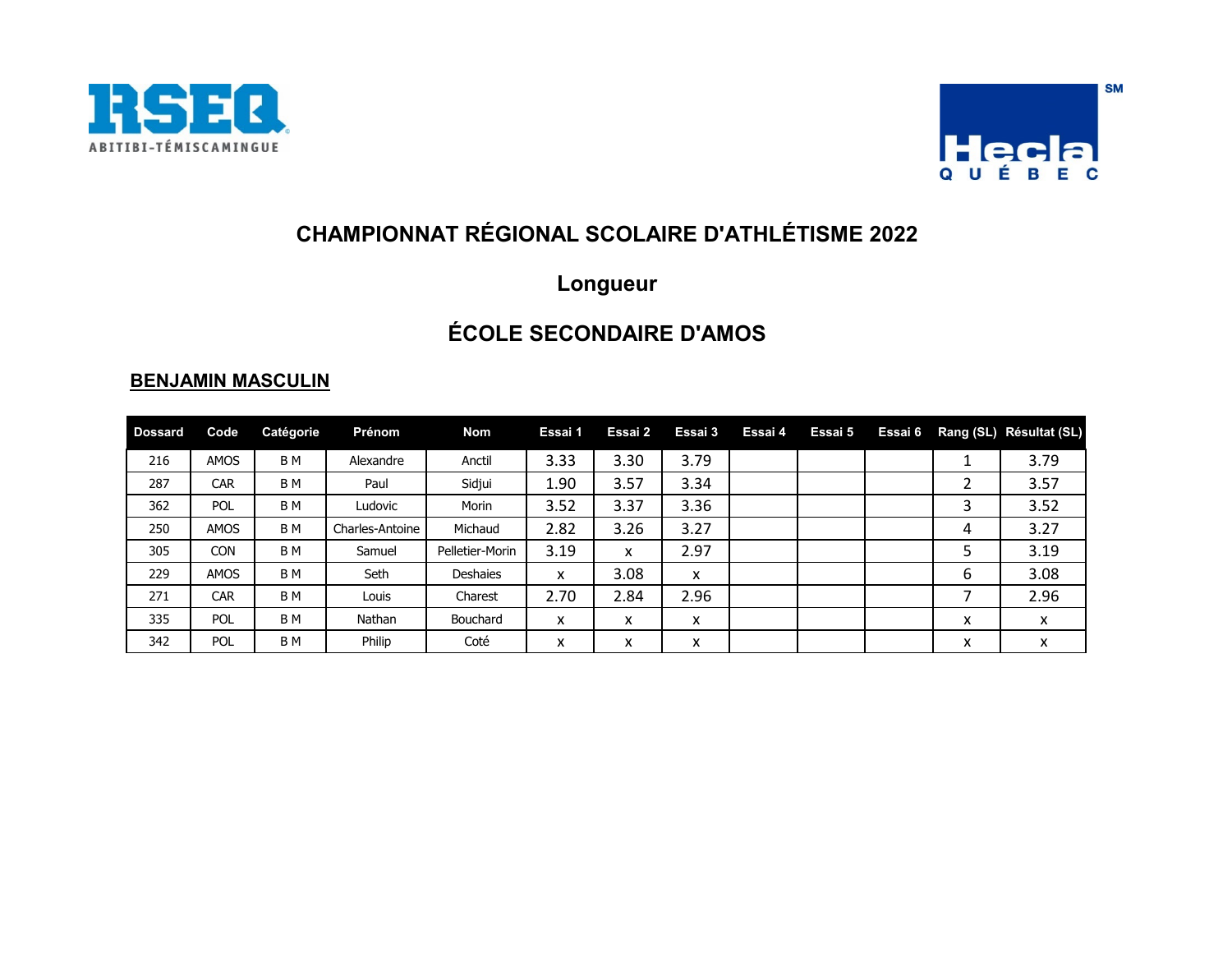



### **Poids**

## **ÉCOLE SECONDAIRE D'AMOS**

| <b>Dossard</b> | Code       | Catégorie      | Prénom    | <b>Nom</b>      | Essai 1 | Essai 2 | Essai 3 | Essai 4 | Essai 5 | Essai 6           | Rang | Résultat (Poids) |
|----------------|------------|----------------|-----------|-----------------|---------|---------|---------|---------|---------|-------------------|------|------------------|
| 312            | <b>NAT</b> | B <sub>M</sub> | Jakob     | Alain-Piché     | 9m42    | 7m38    | 7m93    | 8m58    | 9m30    | 8m74              |      | 9m42             |
| 342            | POL        | B <sub>M</sub> | Philip    | Coté            | 7m80    | 7m98    | 8m23    | 8m73    | 8m13    | 8m10              | 2    | 8m73             |
| 321            | <b>NAT</b> | B <sub>M</sub> | Mathis    | Lachance        | 7m80    | 8m25    | 8m61    | 7m90    | 8m25    | 8m15              | 3    | 8m61             |
| 378            | <b>POL</b> | B <sub>M</sub> | Pier-Alex | Verville        | 7m35    | 7m30    | 7m52    | 8m19    | 7m98    | 6m67              | 4    | 8m19             |
| 304            | CON        | B M            | Mickaël   | Pelletier-Morin | x       | 7m95    |         | 7m07    | 7m64    | 6m76              | 5    | 7m95             |
| 341            | <b>POL</b> | B <sub>M</sub> | Théo      | Chevalier       | 7m01    | 6m41    | X       | 6m23    | 6m      | 5m20              | 6    | 7m01             |
| 296            | CON        | B M            | Benjamin  | Giroux          | 6m41    | 6m08    | 6m53    | 6m14    | x       | $\checkmark$<br>л |      | 6m53             |
| 310            | CON        | B <sub>M</sub> | Éli       | Tousignant      |         |         |         |         |         |                   |      | ABS              |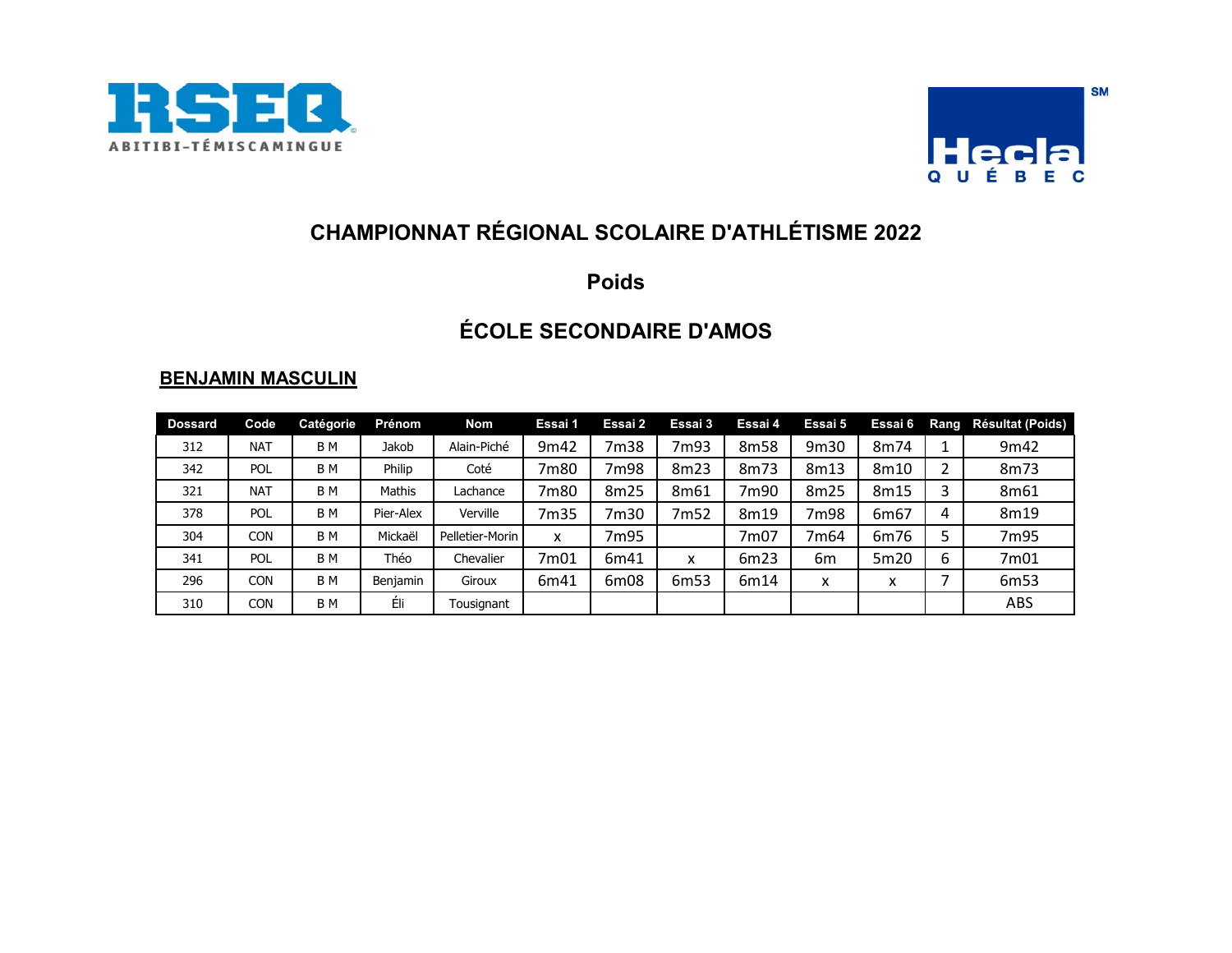



### **Disque**

# **ÉCOLE SECONDAIRE D'AMOS**

| <b>Dossard</b> | Code       | Catégorie | Prénom   | Nom             | Essai 1 | Essai 2 | Essai 3 | Essai 4           | Essai 5 | Essai 6 | Rang | Résultat (Disque) |
|----------------|------------|-----------|----------|-----------------|---------|---------|---------|-------------------|---------|---------|------|-------------------|
| 371            | POL        | B M       | Simon    | Rheault         | 25m16   | 16m83   | 17m05   | 19 <sub>m43</sub> | 23m88   | 17m42   |      | 125m16            |
| 304            | <b>CON</b> | B M       | Mickaël  | Pelletier-Morin | 21m88   | x       | 20m96   | 23m60             | 23m04   | 21m37   |      | 221m88            |
| 296            | CON        | B M       | Benjamin | Giroux          | 16m04   | 18m41   | x       | 17m64             | 11m79   | IΧ      |      | 318m41            |
| 341            | <b>POL</b> | B M       | Théo     | Chevalier       | 16m26   | 17m52   | 16m11   |                   |         |         |      | 4 17m52           |
| 322            | <b>NAT</b> | B M       | Makenzy  | Marcotte        | 17m50   | 16m82   | x       |                   |         |         |      | 517m50            |
| 310            | <b>CON</b> | B M       | Éli      | Tousignant      |         |         |         |                   |         |         |      | <b>ABS</b>        |
| 353            | POL        | B M       | Lucas    | Labranche       |         |         |         |                   |         |         |      | <b>ABS</b>        |